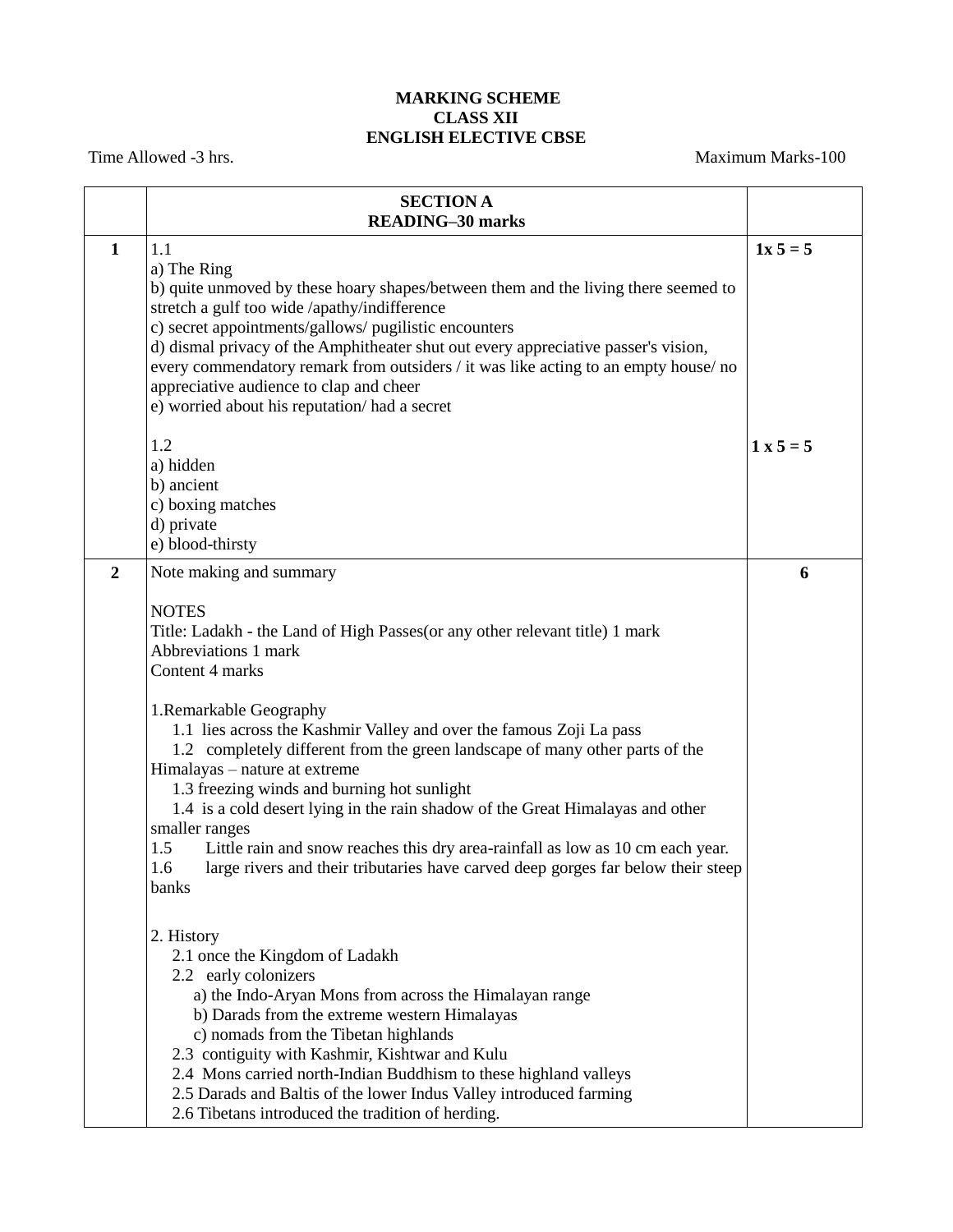|   | 3. People/ Population<br>3.1 agrarian population of about 80,000<br>3.2 majority of the population is Muslim<br>3.3 Descendants of missionaries of Kashmir who introduced Islam, locally called<br>Aghas, still hold sway over the population<br>3.4 people follow ancient folk traditions<br>a) with Buddhist and animistic undertones<br>b) Many folk traditions connected with the agricultural cycle                                                                                                                        |   |
|---|---------------------------------------------------------------------------------------------------------------------------------------------------------------------------------------------------------------------------------------------------------------------------------------------------------------------------------------------------------------------------------------------------------------------------------------------------------------------------------------------------------------------------------|---|
|   | 4. Tourism in Ladakh<br>4.1<br>adventure tourism because of several river valleys<br>a) spectacular valleys of Suru and Zanskar<br>b) smaller lateral valleys of Dras and Wakha-Mulbek<br>4.2<br>itinerary of the average tourist                                                                                                                                                                                                                                                                                               |   |
|   | a) begins with a tour of Leh                                                                                                                                                                                                                                                                                                                                                                                                                                                                                                    |   |
|   | b) visits to monasteries located along a stretch of the Central Indus Valley,                                                                                                                                                                                                                                                                                                                                                                                                                                                   |   |
|   | c) between the spectacular monastery of Lamayuru in the west and the prestigious<br>establishment of Hemis in the east                                                                                                                                                                                                                                                                                                                                                                                                          |   |
|   | d) trekking along the lateral valleys, especially in Markha                                                                                                                                                                                                                                                                                                                                                                                                                                                                     |   |
|   | 4.3<br>Few venture out of the central Indus valley, which represents Ladakh's<br>heartland                                                                                                                                                                                                                                                                                                                                                                                                                                      |   |
|   | Summary 4 Marks                                                                                                                                                                                                                                                                                                                                                                                                                                                                                                                 |   |
| 3 | <b>POSTER</b><br>Marking: 4 marks<br>Title : Julius Caesar (or any other appropriate title)1 mark                                                                                                                                                                                                                                                                                                                                                                                                                               | 4 |
|   | Content: 2 marks<br>$\Box$ Time date venue of the event<br>$\Box$ Cast and other credits<br>$\Box$ Availability of tickets/ contact person/address/number<br>$\Box$ For a charitable cause/ proceeds to charity-name the cause<br>Any other relevant information<br>Expression-grammatical accuracy, spellings<br>1 mark                                                                                                                                                                                                        |   |
|   | <b>OR</b>                                                                                                                                                                                                                                                                                                                                                                                                                                                                                                                       |   |
|   | <b>NOTICE</b><br>Objective: To draft a notice in an appropriate style.4 marks<br>Content (includes format)3 marks<br>Format -name of the school, notice / title, date of issue, signatory, designation of the<br>issuing authority<br>- The candidate should not be penalised if he / she has used block letters,<br>with or without a box.<br>Expression (Coherence and relevance of ideas, accuracy and style)1 mark<br><b>Suggested Value Points</b><br>-details of the vacation swimming classes<br>charges<br>registration |   |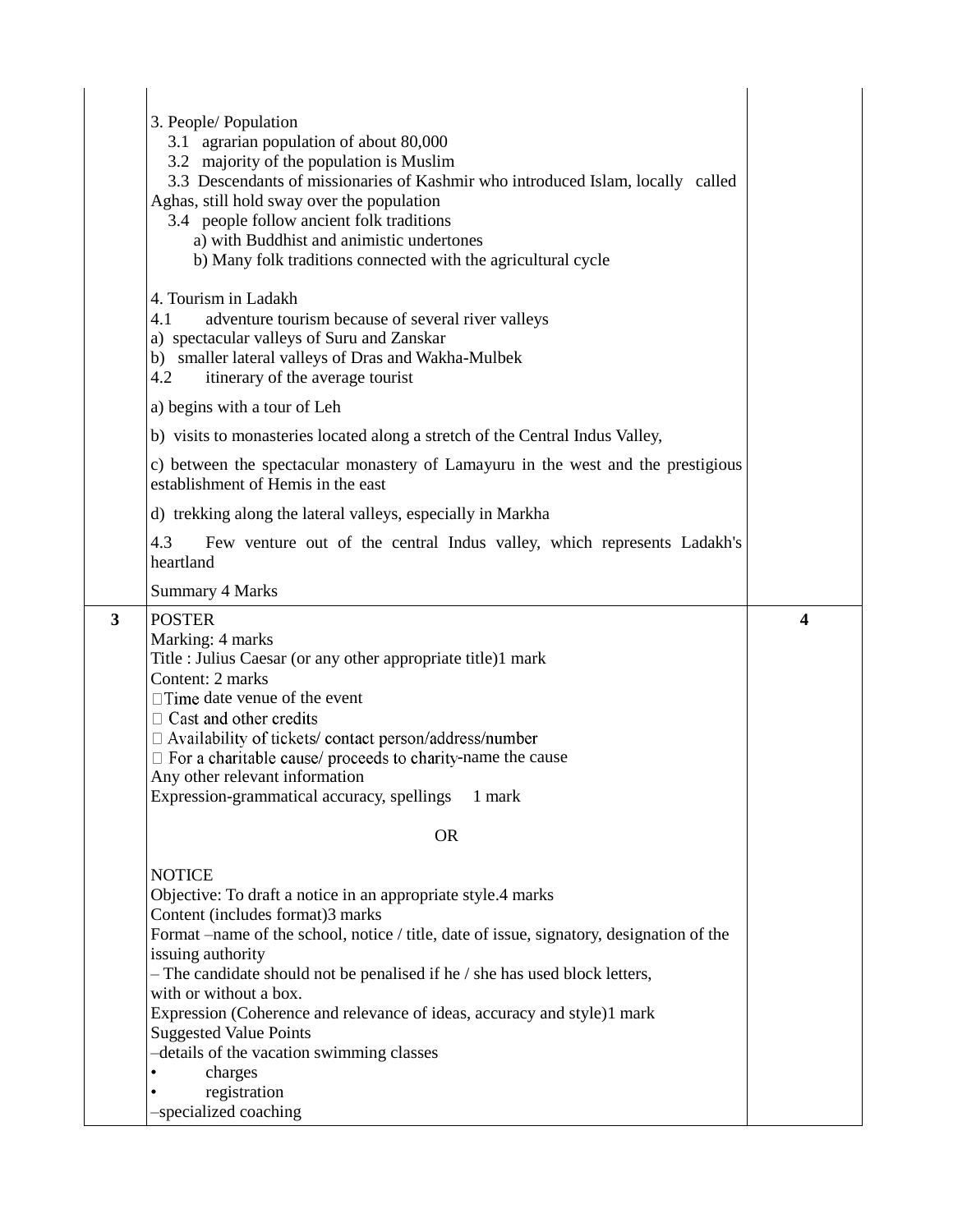|                         | -Time, duration, number of days<br>-any other relevant detail                                                                                                                                                                                                                                                                                                                                                                                                                                                                                                                                                                                                                                                                                                                                                                                                                                                                       |    |
|-------------------------|-------------------------------------------------------------------------------------------------------------------------------------------------------------------------------------------------------------------------------------------------------------------------------------------------------------------------------------------------------------------------------------------------------------------------------------------------------------------------------------------------------------------------------------------------------------------------------------------------------------------------------------------------------------------------------------------------------------------------------------------------------------------------------------------------------------------------------------------------------------------------------------------------------------------------------------|----|
|                         | (Due credit should be given for the economy of words used)                                                                                                                                                                                                                                                                                                                                                                                                                                                                                                                                                                                                                                                                                                                                                                                                                                                                          |    |
| $\overline{\mathbf{4}}$ | <b>LETTER WRITING</b><br>[Note: -No marks are to be awarded if only the format is given. Credit should be<br>given to the candidate's creativity in presentation of ideas. Use of both the traditional<br>and the new format is permitted. However, mixing up of the two is NOT acceptable.<br>In the job application the bio-data may be written separately or within the letter. ]<br>Format 1 marks<br>(1. sender's address, 2. date, 3. receiver's address, 4. subject heading, 5. salutation, 6.<br>complimentary close.)<br>Content 3 marks<br><b>Expression 2</b><br>marks<br>Grammatical accuracy, appropriate words and spellings [1]<br>Coherence and relevance of ideas and style [1]<br>Suggested value points:<br>(LETTER OF INQUIRY)<br>- Introduction-reference to the inquiry<br>List at least 3 to 4 questions related to the issue<br>Be precise, specific and to the point<br>Do not mention unnecessary details | 6  |
|                         | <b>OR</b><br>Suggested value points:<br>(LETTER TO THE EDITOR)<br>Raise the issue of indiscriminate use of polythene bags and their harmful<br>impact on the environment<br>Describe your experience at Ooty and what you learnt from it.<br>Draw the attention of the concerned authorities/general Public<br>Request concerned authorities to take the action NOT to the editor<br>٠<br>Analyse the issue in terms of its cause and consequences<br>Offer suggestions                                                                                                                                                                                                                                                                                                                                                                                                                                                             |    |
| 5                       | <b>REPORT</b><br>Content 4 mark<br>Headline and reporter's name<br>Fluency 3 marks<br>Accuracy 3 marks<br>Grammatical accuracy, appropriate words and spellings [1½]<br>Coherence and relevance of ideas and style [1½]<br>Suggested value points:<br>A Report should answer the questions :<br>what<br>where<br>when<br>how<br><b>OR</b>                                                                                                                                                                                                                                                                                                                                                                                                                                                                                                                                                                                           | 10 |
|                         | <b>ARTICLE WRITING</b><br>Objective: To use a style appropriate to the given situation<br>To plan, organise and present ideas coherently.<br>Content: (title/heading and name of writer) 4 marks                                                                                                                                                                                                                                                                                                                                                                                                                                                                                                                                                                                                                                                                                                                                    |    |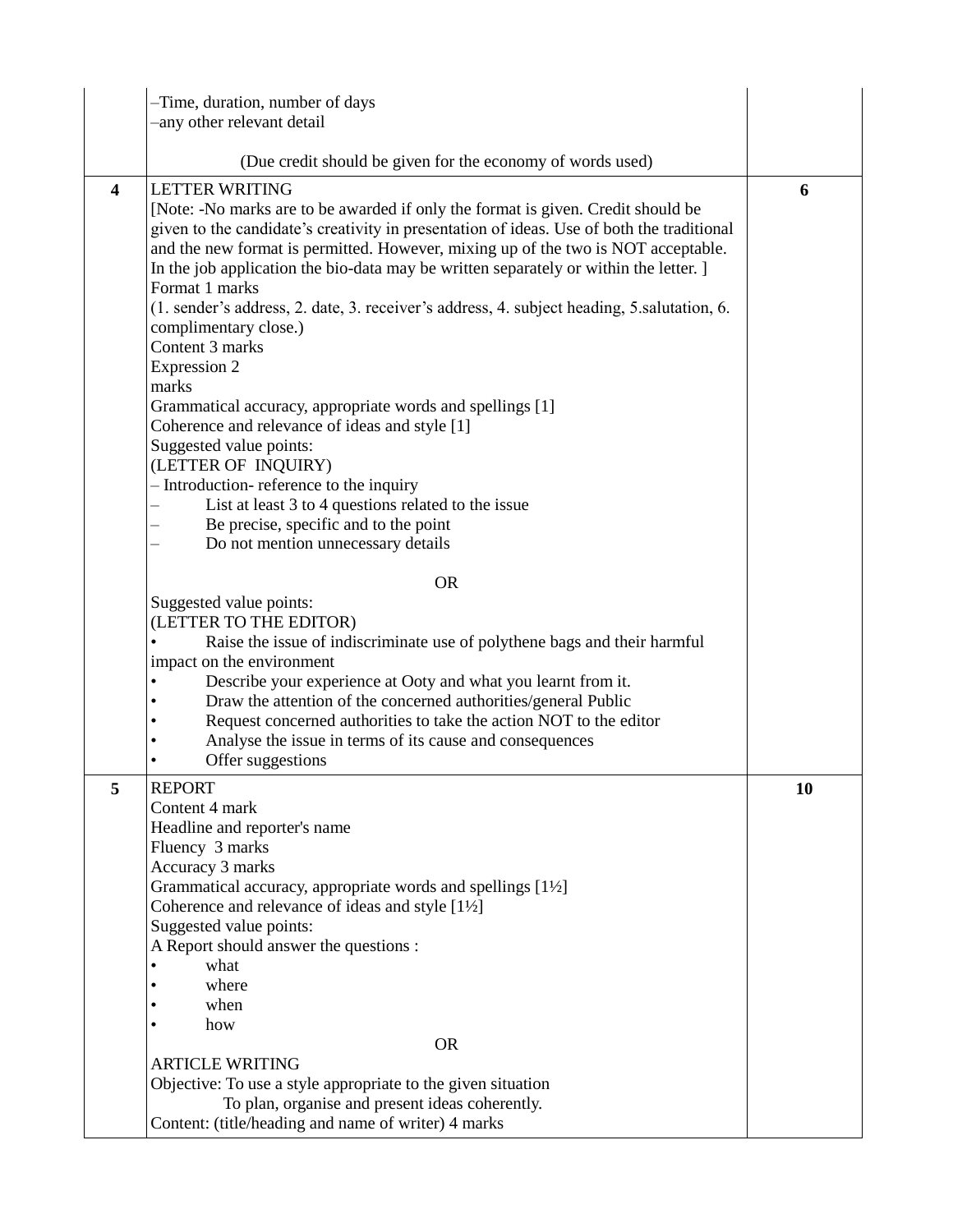|                | FLuency: 3 marks<br>Accuracy: 3 marks<br>Grammatical accuracy, appropriate words ad spelling $(1 \frac{1}{2})$<br>Coherence and relevance of ideas and style $(1 \frac{1}{2})$<br>Suggested value points:                                                                                                                                                                                                                                                                                                                                                                                                                                                                                                                                                                                                                                                              |                            |
|----------------|------------------------------------------------------------------------------------------------------------------------------------------------------------------------------------------------------------------------------------------------------------------------------------------------------------------------------------------------------------------------------------------------------------------------------------------------------------------------------------------------------------------------------------------------------------------------------------------------------------------------------------------------------------------------------------------------------------------------------------------------------------------------------------------------------------------------------------------------------------------------|----------------------------|
|                | Child labour widespread both in urban and rural India<br>$\bullet$<br>Parents forced to send their children for employment because of poverty<br>Educated and affluent continue to promote this evil practice<br>children work under hazardous conditions<br>education for all is the only solution                                                                                                                                                                                                                                                                                                                                                                                                                                                                                                                                                                    |                            |
| 6              | <b>SPEECH</b><br>4 marks<br>(includes opening address and conclusion)<br>Content<br>3 marks<br>Fluency<br>3 marks<br>Accuracy<br>Grammatical accuracy, appropriate words and spellings [2½]<br>Coherence and relevance of ideas and style [2½]<br>Suggested value points:<br>high pressure jobs and competitive environment leads to health problems<br>students do not get sufficient exercise and sleep because of a busy study<br>$\bullet$<br>schedule<br>Lifestyle changes are required<br>$\bullet$<br>Avoid junk food, caffeinated drinks, alcohol and tobacco in any form<br>$\bullet$<br>eat a nutritious diet of home cooked simple food<br>$\bullet$<br>Take time out to walk or do yoga and pranayam<br>$\bullet$<br>Listen to soothing music<br>$\bullet$<br>Read motivational books because mental health is equally important<br>$\bullet$<br><b>OR</b> | <b>10</b>                  |
|                | <b>SPEECH</b><br>same as above<br>Suggested value points:<br>Thank the school for inviting<br>$\bullet$<br>hard work is the key to success<br>٠<br>Be well informed<br>Books to read and how to prepare<br>seek information from the right sources<br>stay positive                                                                                                                                                                                                                                                                                                                                                                                                                                                                                                                                                                                                    |                            |
| $\overline{7}$ | (A) REARRANGING<br>Objective: To read and arrange words and phrases into meaningful sentences.<br>(i) Women have the courage to change the course of mankind's history.<br>(ii) There can be no true governance and development without equal participation of<br>women at all levels of decision making.<br>(iii) I think the key to success is for women to not set any limits                                                                                                                                                                                                                                                                                                                                                                                                                                                                                       | $1 x 3 = 3$                |
|                | (B) EDITING<br>Objective:<br>To use grammatical items appropriately<br>Marking:<br>$\frac{1}{2}$ mark each                                                                                                                                                                                                                                                                                                                                                                                                                                                                                                                                                                                                                                                                                                                                                             | $\frac{1}{2} \times 8 = 4$ |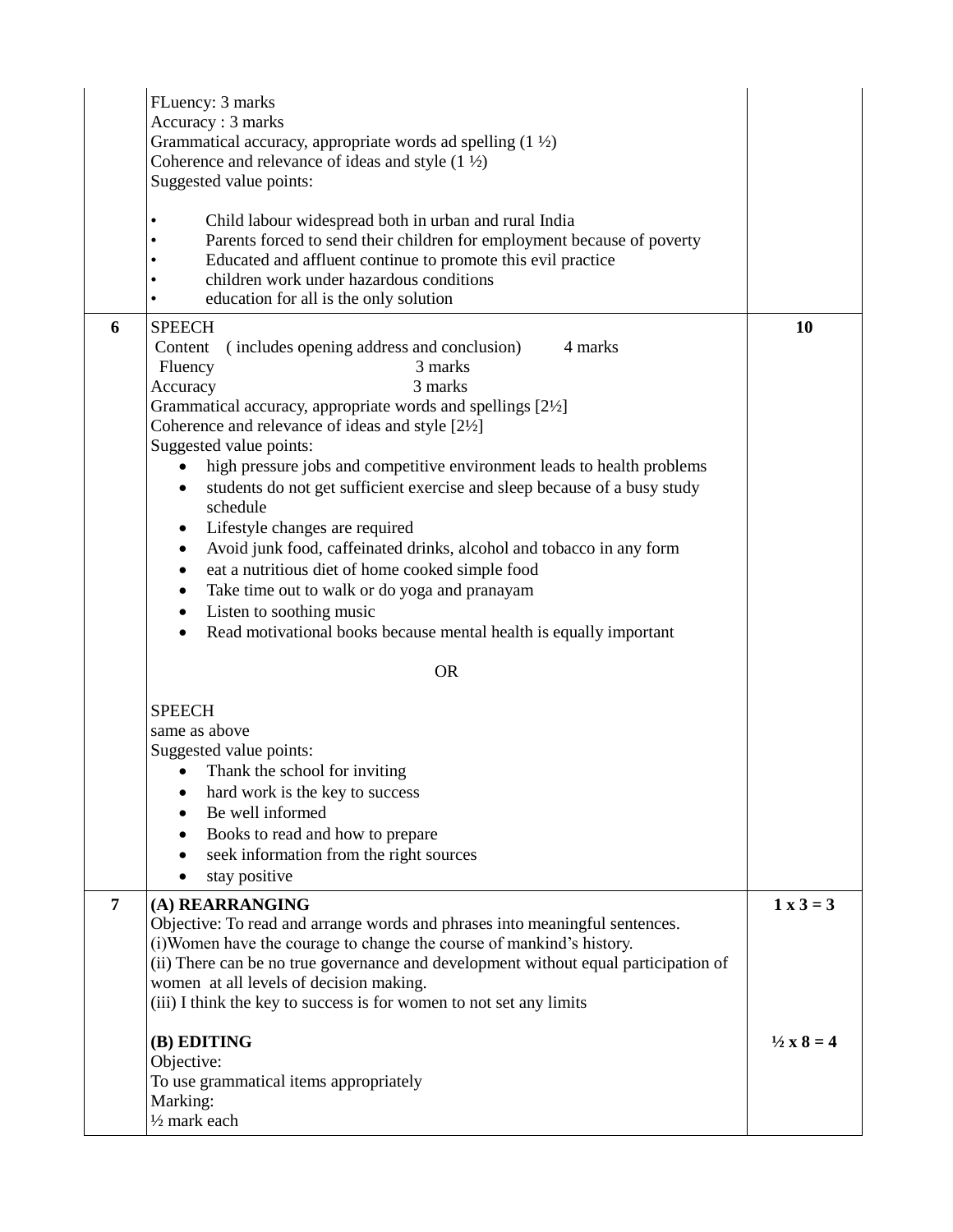|   | Note: If the candidate copies the sentence and replaces the incorrect word with the<br>correct answer, marks should be awarded.<br>- If only the correct words are given, marks should be awarded.<br>Error<br>Correction<br>a) has<br>is<br>b) for<br>on<br>c) like<br>as<br>d) which<br>that<br>e) for<br>to<br>f) from<br>since<br>g) its<br>the<br>h) prove<br>proved<br>(C) WRITING A DIALOGUE<br>NOTE: In question $7(c)$ care should be taken not to award marks to any inaccurate<br>answers carrying errors in grammar and punctuation.<br>Objective: To understand the context and frame relevant appropriate questions<br>Marking: 1/2 mark for every accurate question framed<br>Note: No marks to be awarded if there is any inaccuracy.<br>1. You: Ma'am, how long have you been teaching Sanskrit?<br>Mrs. Saini: I have been teaching since 1988.<br>2. You: What were your feelings on receiving the award from the President of<br>India?<br>Mrs. Saini: It was a momentous occasion.<br>3. You: What message do you have for your students?<br>Mrs. Saini: There are no shortcuts to success! | $\frac{1}{2}x 6 = 3$ |
|---|------------------------------------------------------------------------------------------------------------------------------------------------------------------------------------------------------------------------------------------------------------------------------------------------------------------------------------------------------------------------------------------------------------------------------------------------------------------------------------------------------------------------------------------------------------------------------------------------------------------------------------------------------------------------------------------------------------------------------------------------------------------------------------------------------------------------------------------------------------------------------------------------------------------------------------------------------------------------------------------------------------------------------------------------------------------------------------------------------------------|----------------------|
| 8 | <b>SECTION: C</b><br>(LITERATURE: TEXT BOOKS and LONG READING TEXT)<br>(Marks: 40)<br>[This question has been designed to test the students' understanding                                                                                                                                                                                                                                                                                                                                                                                                                                                                                                                                                                                                                                                                                                                                                                                                                                                                                                                                                       |                      |
|   | of the text and their ability to interpret, evaluate and respond to the<br>questions based on the given stanza. In other words it attempts to test<br>their reading comprehension ONLY.]                                                                                                                                                                                                                                                                                                                                                                                                                                                                                                                                                                                                                                                                                                                                                                                                                                                                                                                         |                      |
|   | (A) Value points:                                                                                                                                                                                                                                                                                                                                                                                                                                                                                                                                                                                                                                                                                                                                                                                                                                                                                                                                                                                                                                                                                                |                      |
|   | a) At a Potato Digging by Seamus Heaney<br>b) The poet compares potato digging to a traditional procession/laborers are bending<br>down, straightening their body and then they are moving on like devotees                                                                                                                                                                                                                                                                                                                                                                                                                                                                                                                                                                                                                                                                                                                                                                                                                                                                                                      | 1<br>1               |
|   | c) fear of the famine/reminded of the past/they seem to be worshipping a famine god<br>to keep the famine at bay                                                                                                                                                                                                                                                                                                                                                                                                                                                                                                                                                                                                                                                                                                                                                                                                                                                                                                                                                                                                 | 1                    |
|   | d) The ground becomes the place of worship each year as those harvesting are only                                                                                                                                                                                                                                                                                                                                                                                                                                                                                                                                                                                                                                                                                                                                                                                                                                                                                                                                                                                                                                |                      |
|   | too aware that such bounty in nature cannot be taken for granted<br>e) Metaphor: the wet earth yields food, a human necessity, intensified by famine altar                                                                                                                                                                                                                                                                                                                                                                                                                                                                                                                                                                                                                                                                                                                                                                                                                                                                                                                                                       | 1                    |
|   | of the sod.                                                                                                                                                                                                                                                                                                                                                                                                                                                                                                                                                                                                                                                                                                                                                                                                                                                                                                                                                                                                                                                                                                      | 1                    |
|   | (B) Value points:                                                                                                                                                                                                                                                                                                                                                                                                                                                                                                                                                                                                                                                                                                                                                                                                                                                                                                                                                                                                                                                                                                |                      |
|   | (a) Hamlet's Dilemma by William Shakespeare                                                                                                                                                                                                                                                                                                                                                                                                                                                                                                                                                                                                                                                                                                                                                                                                                                                                                                                                                                                                                                                                      | 1                    |
|   | (b) Hamlet can choose to exist in shame or fight back in rage and triumph over the<br>indignities that he suffers.                                                                                                                                                                                                                                                                                                                                                                                                                                                                                                                                                                                                                                                                                                                                                                                                                                                                                                                                                                                               | $\overline{2}$       |
|   | (c) cruel barbaric circumstances/arbitrary fate                                                                                                                                                                                                                                                                                                                                                                                                                                                                                                                                                                                                                                                                                                                                                                                                                                                                                                                                                                                                                                                                  | 1                    |
|   | (d)Metaphor: Unfortunate events that can occur to a person are compared to slings<br>and arrows/b) "a sea of troubles", Metaphor: the many troubles that a person might                                                                                                                                                                                                                                                                                                                                                                                                                                                                                                                                                                                                                                                                                                                                                                                                                                                                                                                                          | 1                    |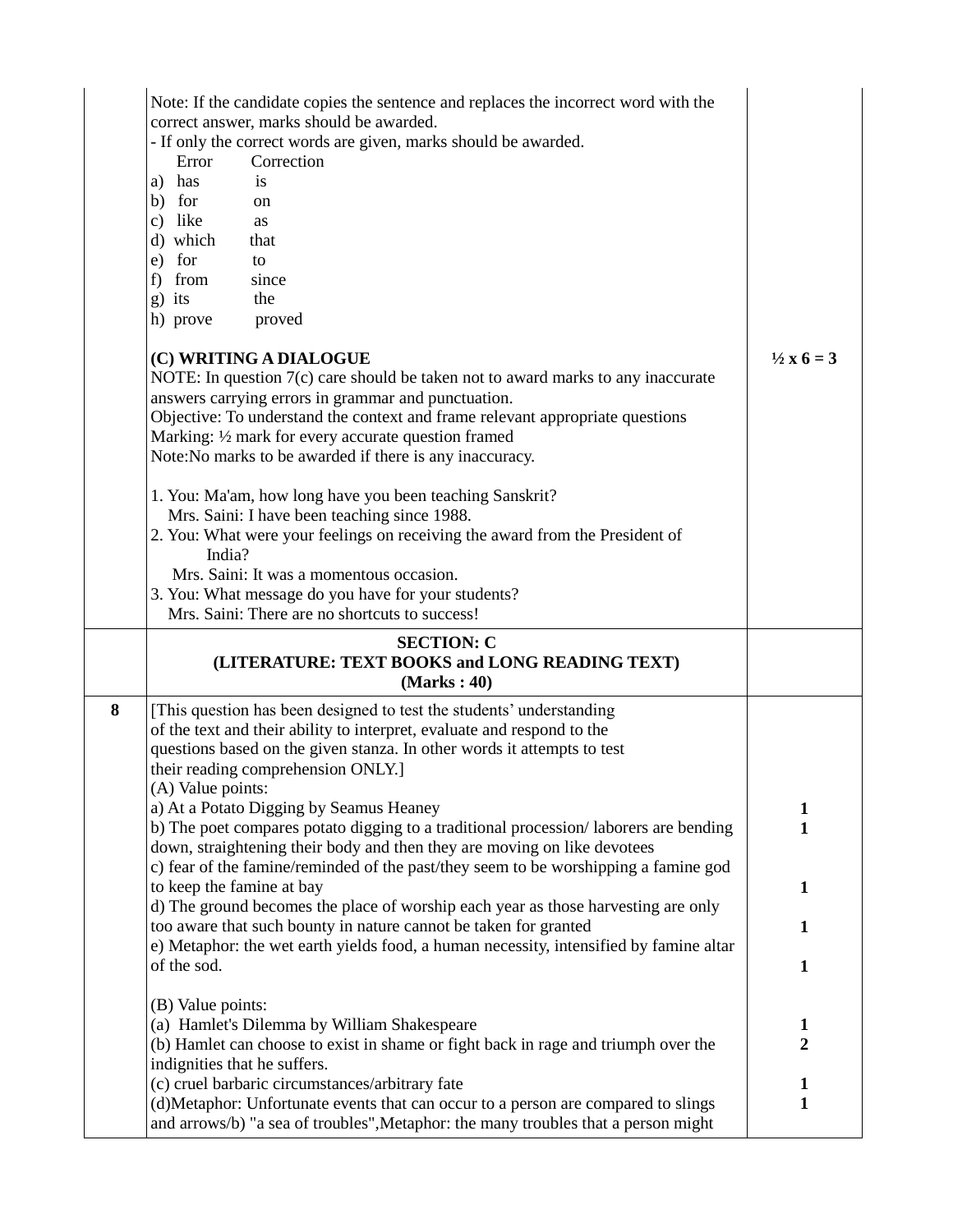|            | suffer from are compared to a sea.                                                                                                                                                                                                                                                                                                                                                                                                                                                                                                                                                                                                                                                                                                                                                                                                                                                                                                                                                                                                                                                                                                                          |                  |
|------------|-------------------------------------------------------------------------------------------------------------------------------------------------------------------------------------------------------------------------------------------------------------------------------------------------------------------------------------------------------------------------------------------------------------------------------------------------------------------------------------------------------------------------------------------------------------------------------------------------------------------------------------------------------------------------------------------------------------------------------------------------------------------------------------------------------------------------------------------------------------------------------------------------------------------------------------------------------------------------------------------------------------------------------------------------------------------------------------------------------------------------------------------------------------|------------------|
| 9          | a) Lord Weston is absent minded-does not remember that he has written the note<br>himself-neither does he recognise his handwriting-immediately jumps to a conclusion<br>that his life is in danger-pompous to believe that he is as important as Julius Caesar-<br>panics and takes hasty and extreme measures for his protection- Lady Weston on the<br>other hand is a practical woman with a great deal of common sense- Knows her<br>husband's habit of over reacting- tries to bring sanity to the situation by reasoning<br>with him-but when it seems he is not willing to listen to sense she makes light of the<br>situation by using humour and sarcasm.<br>0R<br>b) Mummified monkey's paw had a spell put on it by a fakir to prove that fate ruled<br>people-it fulfilled 3 wishes but was mischievous as it brought misfortune and the last<br>owner had wished for death<br>Herbert White does not believe in it at all and makes fun of the story- Mr and Mrs<br>White begin to believe in the power of the paw and make 3 wishes at various points in<br>the play, they did this to care the burden of repaying the laon for their house. | $\boldsymbol{4}$ |
| 10<br>(A)  | a)<br>captivated the audience by his voice and presence<br>men and women looked at him in awe-half horrified, half charmed<br>opening address was quiet and humorous<br>narrated imaginary experiences of his boyhood<br>gradually his anecdotes became gruesome and hideous<br>he spoke of the agony of those executed and mirrored their last moments<br>before the execution.<br>He shrieked his remorse<br>There was pin drop and tense silence in the audience and when he exited there<br>was a thunderous applause<br>b)<br>past is done with<br>we can't change it<br>future is yet to come<br>we may be able to shape it<br>the past has given us some part of the truth<br>the future hides it and invites us to search for them<br>we have to often struggle to leave the past behind                                                                                                                                                                                                                                                                                                                                                            | $5+5=10$         |
| <b>(B)</b> | $\mathbf{c})$<br>to work for your dream<br>move towards it all the time<br>discard all those things that come in the way of finding it<br>Don't expect too much too quickly<br>desire for approval and recognition is a healthy motive-desire to be regarded as better<br>stronger or more intelligent than a fellow human being or a fellow scholar is<br>destructive as it is egoistic- can be injurious to both individual and society-therefore<br>schools and teachers should not use this to motivate students to work – refute<br>Darwin's theory of the struggle for existence and selectivity by saying that<br>competition between individuals is as unnecessary as that between ants of a anthill.<br>OR.<br>Freda's insistence on playing with Marian brings out the over protective streak in<br>Anne-she is reminded of the discomfort that her daughter feels in the presence of<br>other children- she is also reminded of her foolish longings to have a child who is like                                                                                                                                                                 | 6                |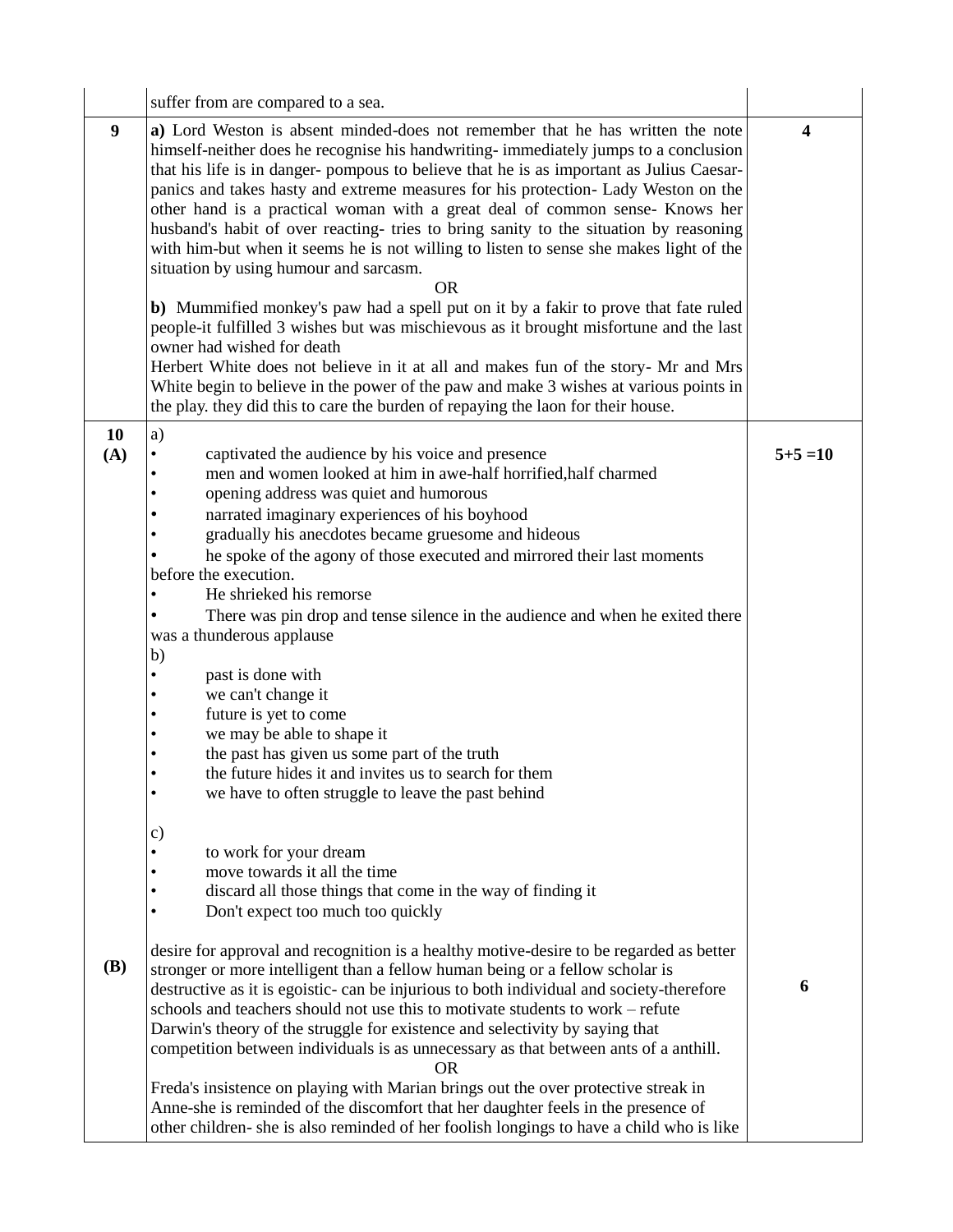|    | Freda-feels a twinge of envy and regret upon looking at Freda-Jolted by Marian's<br>question if she would rather have Freda as her daughter-realizes that it is her attitude<br>that is the cause of her daughter's unhappiness and shyness-realizes her mistake and<br>reassures Marian                                                                                                                                                                                                                                                                                                                                                                                                                                                                                                                                                                                                                                                                                                                                                                                                                                                                                                                                                                                                                                                                                                                                                                                                                                                                      |    |
|----|---------------------------------------------------------------------------------------------------------------------------------------------------------------------------------------------------------------------------------------------------------------------------------------------------------------------------------------------------------------------------------------------------------------------------------------------------------------------------------------------------------------------------------------------------------------------------------------------------------------------------------------------------------------------------------------------------------------------------------------------------------------------------------------------------------------------------------------------------------------------------------------------------------------------------------------------------------------------------------------------------------------------------------------------------------------------------------------------------------------------------------------------------------------------------------------------------------------------------------------------------------------------------------------------------------------------------------------------------------------------------------------------------------------------------------------------------------------------------------------------------------------------------------------------------------------|----|
| 11 | Kemp was the first person who analysed the existence of the Invisible Man<br>without any trace of or apprehension.<br>He was a well-qualified scientist<br>he had a rational and logical approach to the happenings around him. Thus he<br>scoffed at the idea of the invisible Man and those who believed in the existence of<br>such an absurd being were looked upon by him with contempt.<br>was a keen observer and a self-confident scientist<br>On coming face to face with the invisible man, Kemp did not get startled. He<br>never lost his cool and in a very calm and composed manner, he heard Griffin's entire<br>story with patience and assured to respect his freedom.<br>Kemp's determination to check any potential threat to the society and his grit<br>to contain the unchecked terror caused by the Invisible Man was thus fully<br>established.<br>This can't be called a betrayal because he took this step in the larger interest<br>of the welfare of the society.<br>The manner in which he arranged and organized the arrest of Griffin also<br>indicates the dominance of his moral strength over any other human weakness.<br>In college Kemp was Griffin's senior, but Kemp was not violent or given to<br>fits of madness, he was not impulsive and had a logical thinking.<br>On the other had Griffin, because of his boundless ambition became anti-<br>social and isolated himself from rest of the world. In his pursuit he loses his humanity<br>and allows himself to become a slave of negative forces.<br><b>OR</b> | 10 |
|    | Marvel was a tramp<br>He was lazy and did not show any intention to work hard for improving his<br>life.<br>Griffin did not have a very high opinion about Marvel's abilities, still he made<br>him his accomplice because Marvel was an obvious weakling who could be easily<br>intimidated.<br>His cowardice did not let him defy Griffins commands. Surprisingly, this<br>apparently good -for-nothing fellow managed to cheat a wicked and dangerously evil<br>man like Griffin.<br>But this act does not make him a turncoat in any way because he assisted<br>Griffin much against his own wish.<br>He was a simple person, who was no match for the all powerful Invisible<br>Man.<br>He had no choice but to obey each order coming from his se<br>If proclaimed master.<br>Marvel was more of a slave than an accomplice in crime. When he succeeded<br>in sneaking away, it was actually to save his life.<br>Of course towards the end he does show smartness by hiding the entire money<br>and the three books of Griffin.<br>But once again this was done for survival than treachery.<br><b>OR</b><br>Molly Farren takes the last dose of opium and falls unconscious in the snow                                                                                                                                                                                                                                                                                                                                                               |    |
|    |                                                                                                                                                                                                                                                                                                                                                                                                                                                                                                                                                                                                                                                                                                                                                                                                                                                                                                                                                                                                                                                                                                                                                                                                                                                                                                                                                                                                                                                                                                                                                               |    |